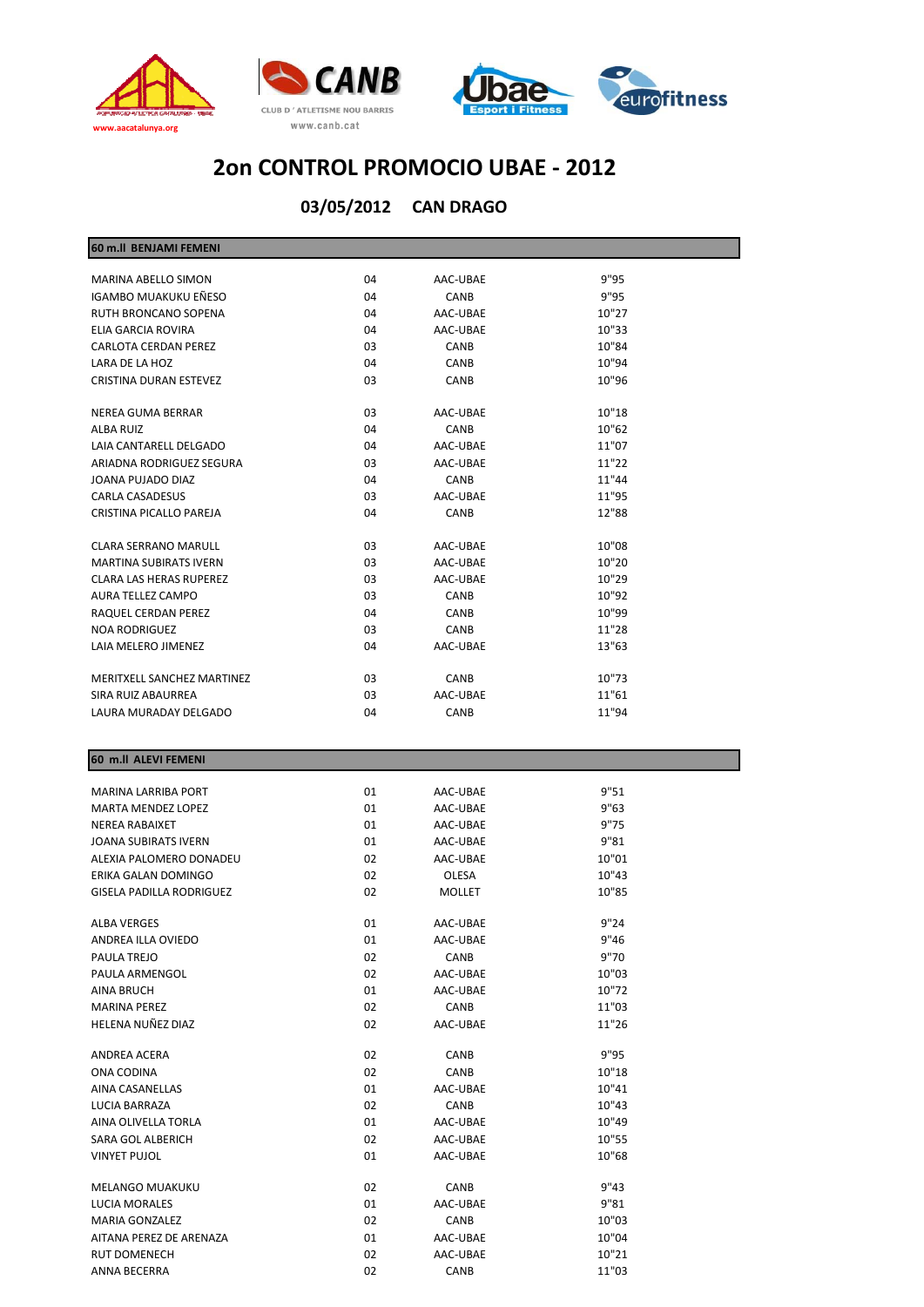



**CAN DRAGO 03/05/2012**

| 80 m.II INFANTIL FEMENI        |         |                   |       |  |
|--------------------------------|---------|-------------------|-------|--|
| <b>MARTA RODRIGUEZ GARCIA</b>  | 99      | <b>CANOVELLES</b> | 11"66 |  |
| <b>JUDIT CRUZ</b>              | 99      | AAC-UBAE          | 11"67 |  |
| ARAMA KOUROUMA                 | 00      | <b>CANB</b>       | 12"09 |  |
| <b>LARA POCH RAPOSO</b>        | 99      | CANOVELLES        | 12"18 |  |
| <b>MARIA GARCIA</b>            | 99      | CANB              | 12"80 |  |
| <b>IRENE BENITO ARILLA</b>     | 99      | <b>CANB</b>       | 13"60 |  |
| <b>JUDITH CAMPOSO GARCIA</b>   | 99      | <b>CANB</b>       | 11"43 |  |
| <b>JULIA FERNANDEZ HERMOSO</b> | 99      | AAC-UBAE          | 11"48 |  |
| <b>CLARA GABALDON GRAU</b>     | 00      | AAC-UBAE          | 11"53 |  |
| <b>MARTA CARLES MORALES</b>    | 99      | <b>CANOVELLES</b> | 11"76 |  |
| ALEXANDRA FONS TRAVER          | 99      | CANB              | 12"52 |  |
| ANNA PALOS MULET               | $00 \,$ | CANB              | 12"99 |  |
| NURIA SOLSONA SADURNI          | 00      | AAC-UBAE          | 11"26 |  |
| ANGELA PASTOR DIAZ             | 99      | AAC-UBAE          | 11"50 |  |
| <b>MARINA GOMEZ BLAZQUEZ</b>   | 99      | CANOVELLES        | 11"84 |  |
| <b>LAIA BALSELLS</b>           | 99      | AAC-UBAE          | 12"31 |  |
| <b>MARINA GARCIA</b>           | 00      | AAC-UBAE          | 12"65 |  |
| <b>MARIA TOLEDO VERACRUZ</b>   | 00      | AAC-UBAE          | 12"67 |  |
| ANDREA CIVERA POCEIRO          | $00 \,$ | AAC-UBAE          | 13"41 |  |
| <b>ARAMI ROJAS</b>             | 99      | AAC-UBAE          | 11"63 |  |
| ALEXANDRA CIVERA POCEIRO       | 99      | AAC-UBAE          | 12"02 |  |
| <b>NIRUTA LOPE</b>             | 99      | AAC-UBAE          | 12"16 |  |
| ALICIA AGUINALIU               | 00      | AAC-UBAE          | 12"22 |  |
| ALBA HERNANDEZ AROLA           | 00      | AAC-UBAE          | 12"37 |  |
| ALBA RODRIGUEZ RUIZ            | 99      | CANOVELLES        | 12"73 |  |
| <b>AGNES BLANCH FARRE</b>      | 99      | AAC-UBAE          | 12"93 |  |
|                                |         |                   |       |  |

## **100 m.ll ABSOLUT FEMENI**

|                                |    |                | Vent: $+0.9$ |
|--------------------------------|----|----------------|--------------|
| <b>RENEE DECKERS</b>           | 95 | <b>HOLANDA</b> | 12"97        |
| <b>IJAHE RUSSELL</b>           | 94 | <b>HOLANDA</b> | 13"15        |
| LAURA FLIX DIEZ                | 96 | <b>UGEB</b>    | 13"30        |
| ALBA GRAU SUBIRATS             | 97 | LLUÏSSOS       | 13"50        |
| <b>GEMMA ORTEGA RAMS</b>       | 98 | <b>OLESA</b>   | 13"60        |
| <b>ESTHER RAMIREZ FONTANET</b> | 97 | AAC-UBAE       | 13"80        |
|                                |    |                |              |
|                                |    |                |              |
|                                |    |                | Vent: $+2,1$ |
| ROSA MACIAS BROCAL             | 96 | AAC-UBAE       | 13"76        |
| CELIA MORILLO GONZALEZ         | 96 | AAC-UBAE       | 13"94        |
| <b>CLAUDIA GIL MARTIN</b>      | 98 | AAC-UBAE       | 13"95        |
| AIDA PERONA VILELLA            | 98 | <b>UCA</b>     | 14"65        |
| MARIA SALA QUIROGA             | 98 | AAC-UBAE       | 14"76        |
| SARA LOPEZ BAUTISTA DE LISBONA | 97 | AAC-UBAE       | 14"86        |
| MIRYAM CARVAJAL                | 94 | U.A.BARBERA    | 15"09        |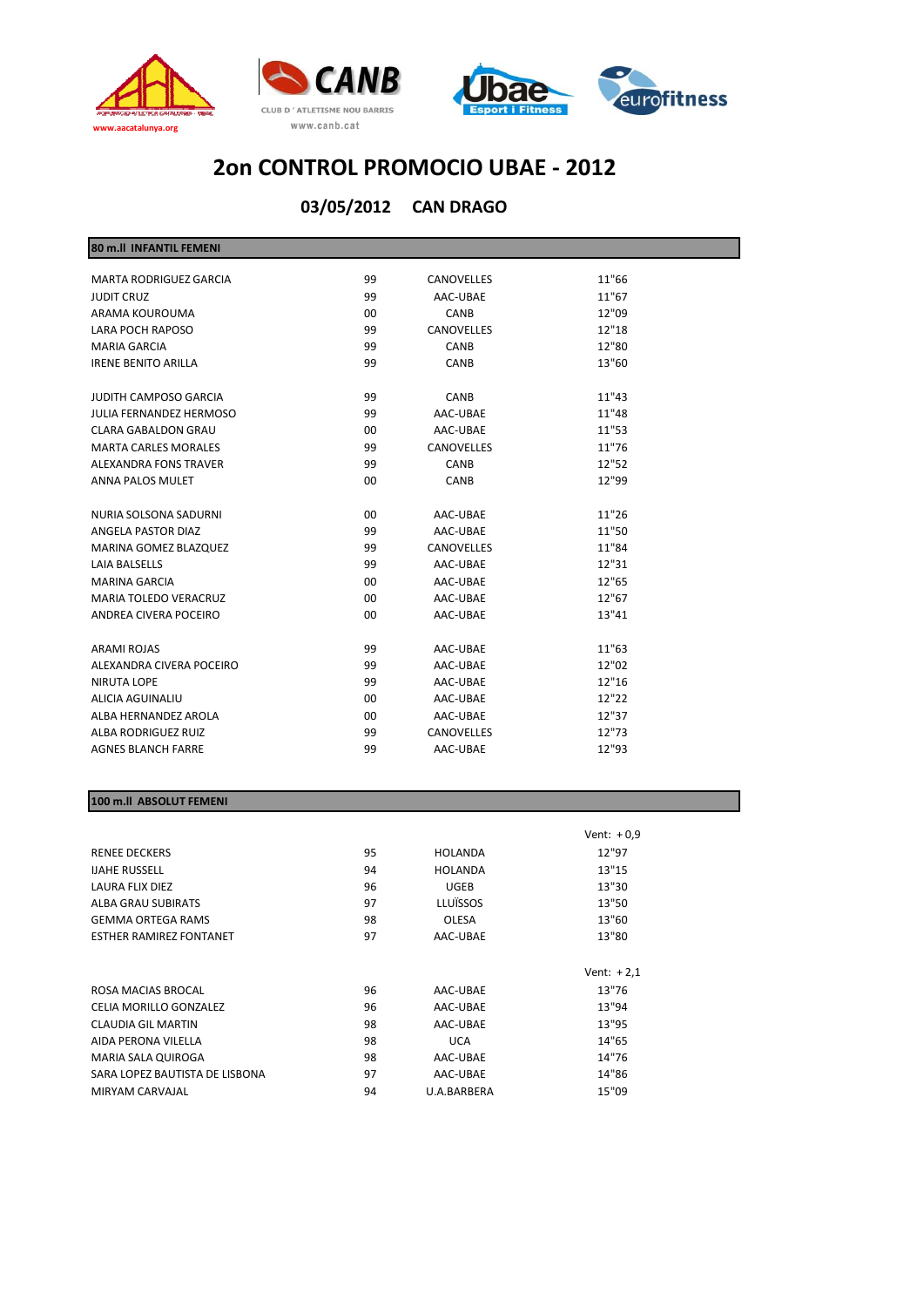



| 300 m.ll CADET FEMENI                          |          |                   |                    |
|------------------------------------------------|----------|-------------------|--------------------|
| <b>MAR RAMIREZ FONTANET</b>                    | 98       | AAC-UBAE          | 44"24              |
| AINA BERENGUER TORRES                          | 97       | <b>ST CELONI</b>  | 45"89              |
| <b>GEMMA ORTEGA RAMS</b>                       | 98       | OLESA             | 46"32              |
| ELENA SANZ SANZ                                | 98       | AAC-UBAE          | 47"81              |
| ANDREA YUS FERNANDEZ                           | 98       | AAC-UBAE          | 48"45              |
| <b>ESTHER RAMIREZ FONTANET</b>                 | 97       | AAC-UBAE          | 48"58              |
| CARLA ROSES COLAS                              | 97       | AAC-UBAE          | 48"73              |
| MARIA SALA QUIROGA                             | 98       | AAC-UBAE          | 51"58              |
|                                                |          |                   |                    |
| <b>MARTA RIQUELME PALACIO</b>                  | 97       | <b>GAVA</b>       | 45"6               |
| LAIA TORRALBA DEGUER                           | 97       |                   | 46"4               |
| MARINA GARCIA GONZALEZ                         | 97       | AAC-UBAE          | 47"4               |
| PAULA MARTIN CASTELLSAGUE                      | 98       | AAC-UBAE          | 48"6               |
| SILVIA JULIA ROSSELL                           | 98       | CANB              | 50"2               |
| SARA LOPEZ BAUTISTA DE LISBONA                 | 97       | AAC-UBAE          | 50"7               |
|                                                |          |                   |                    |
|                                                |          |                   |                    |
| 800 m.ll ABSOLUT FEMENI                        |          |                   |                    |
|                                                |          |                   |                    |
| <b>GEORGINA GRAU ROSET</b>                     | 94       | AAC-UBAE          | 2'20"14            |
| MIREIA GUARNER PIQUET                          | 92       | AAC-UBAE          | 2'22"53            |
| CRISTINA SALADRICH CATALA                      | 92       | AAC-UBAE          | 2'28"67            |
| ESTER CASTRO MUÑOZ                             | 91       | LLUÏSSOS          | 2'31"35            |
| ALEXIA CASTILLO LOPEZ                          | 78       | LLEIDA            | 2'35"23            |
| LAURA MUNNE ROCAMORA                           | 93       | <b>UGEB</b>       | 2'46"63            |
| DUNIA EL ATTAR                                 | 96       | AAC-UBAE          | 2'47"96            |
| <b>MARIA MAS BERMEJO</b>                       | 94       | <b>LLUÏSSOS</b>   | 2'59"94            |
|                                                |          |                   |                    |
| 1500 m. OBSTACLES CADET FEMENI                 |          |                   |                    |
|                                                |          |                   |                    |
| ANNA GARCIA ROVIRA                             | 99<br>97 | AAC-UBAE          | 5'30"68            |
| NURIA VIZCAINO<br><b>IRENE VILLAR CAPAFONS</b> | 97       | KANALETES<br>GAVA | 6'12"26<br>6'46"45 |
| <b>AGATA JULIA ROSSELL</b>                     | 97       | CANB              | 7'05"94            |
|                                                |          |                   |                    |
|                                                |          |                   |                    |
| 10 Km MARXA ABSOLUT FEMENI                     |          |                   |                    |
| MARIA NICOLAS SOLA                             | 98       | AAC-UBAE          | 1h00'08"84         |
| ALBA SERRANO MEDINA                            | 97       | AAC-UBAE          | 1h00'37"72         |
| NATALIA NUÑEZ CASTRO                           | 98       | <b>HOSPITALET</b> | 1h04'42"03         |
| MARIONA MARTINEZ VALERO                        | 95       | <b>UGEB</b>       | 1h07'56"73         |
|                                                |          |                   |                    |
|                                                |          |                   |                    |
| 60 m.ll. BENJAMI MASCULI                       |          |                   |                    |
|                                                |          |                   |                    |

| JOAN COMAS MARIN             | 03 | AAC-UBAE           | 9"72  |
|------------------------------|----|--------------------|-------|
| MARC BARBA AMAYA             | 03 | <b>INDEPENDENT</b> | 9"99  |
| LLUC RAMADA MUÑOZ            | 03 | AAC-UBAE           | 10"00 |
| <b>IVAN BENITO ARILLA</b>    | 03 | <b>CANB</b>        | 10"02 |
| ALBERT JIMENEZ ISABAL        | 04 | AAC-UBAE           | 10"64 |
| <b>GUILLEM JANER CODORMI</b> | 04 | AAC-UBAE           | 11"64 |
| ARNAU GABALDON GRAU          | 03 | AAC-UBAE           | 11"67 |
| <b>JOEL RUIZ</b>             | 04 | <b>CANB</b>        | 12"06 |
|                              |    |                    |       |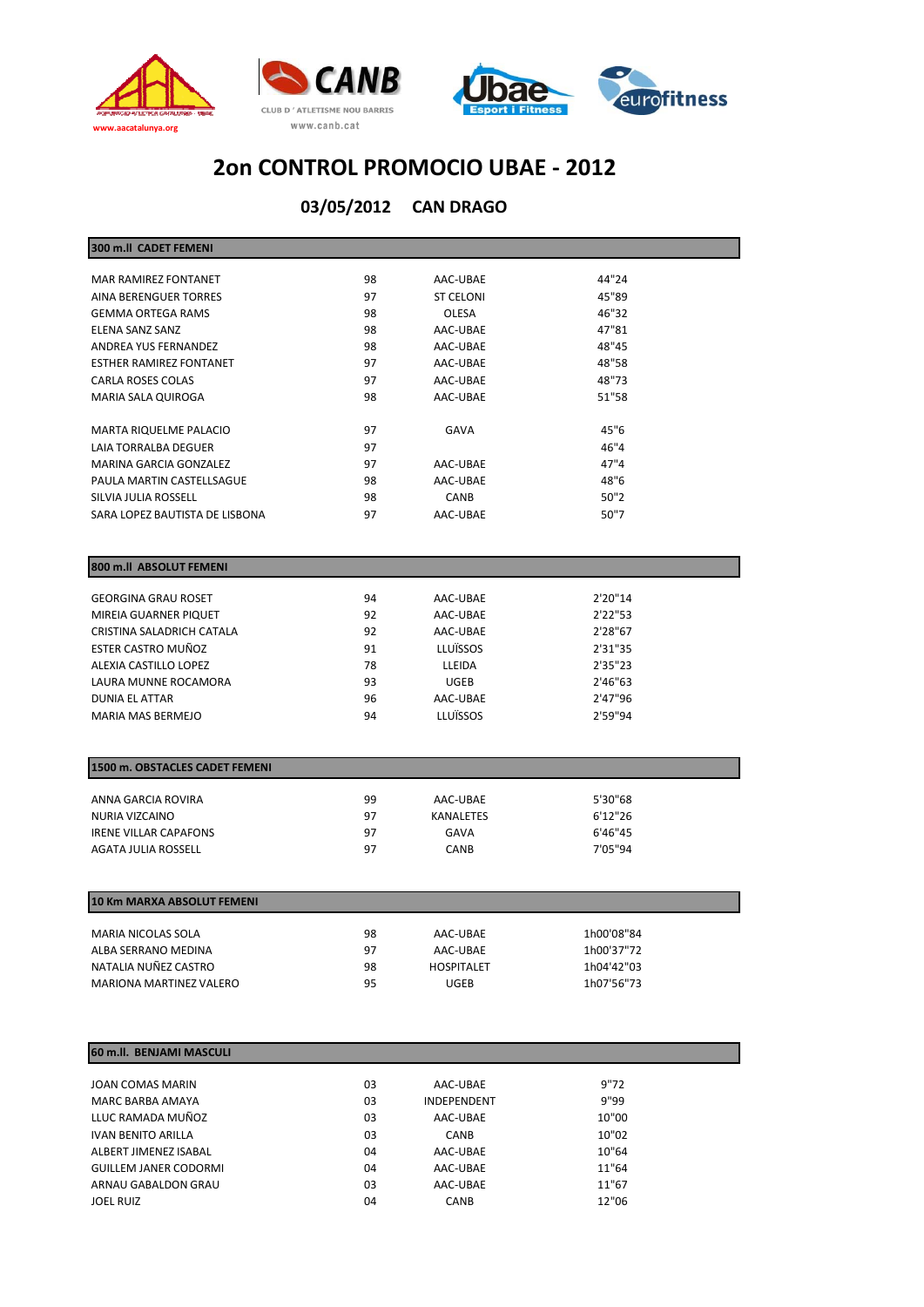

## **CAN DRAGO 03/05/2012**

| <b>JAVIER NICOLAS SOLA</b>  | 03 | AAC-UBAE    | 10"30 |
|-----------------------------|----|-------------|-------|
| <b>JAUME CELEIRO ROBLES</b> | 03 | AAC-UBAE    | 10"52 |
| <b>MATEU REINA CABRERA</b>  | 04 | CANB        | 11"04 |
| POL DURAN SANTILLAN         | 03 | AAC-UBAE    | 11"06 |
| ERIC LORE AMIGO             | 03 | AAC-UBAE    | 11"22 |
| ARNAU GONZALEZ GONZALEZ     | 04 | <b>CANB</b> | 11"37 |
| VIDAL LEDO AYALA            | 04 | <b>CANB</b> | 12"16 |
|                             |    |             |       |
| IOFL PEREZ RODRIGUEZ        | 03 | AAC-UBAE    | 10"33 |
| PAU CIVERA POCEIRO          | 03 | AAC-UBAE    | 10"42 |
| DAVID OLIVERA CORTES        | 04 | <b>CANB</b> | 10"57 |
| ARNALI FFIJ MIRO            | 04 | <b>CANB</b> | 11"12 |
| CARLOS PEREZ DE ARENAZA     | 03 | AAC-UBAE    | 11"14 |
| <b>TARIKU BATISTE</b>       | 04 | AAC-UBAE    | 11"18 |
| ALEX DE LA FUENTE           | 03 | AAC-UBAE    | 10"40 |
| ALEX CUERDA DOMENECH        | 04 | <b>CANB</b> | 11"52 |
| ROC CODINA ROVIRA           | 04 | CANB        | 11"73 |
| YAN VESCOVI ARQUILLO        | 04 | <b>CANB</b> | 11"81 |

| 60 m.II. ALEVI MASCULI         |    |                    |       |  |
|--------------------------------|----|--------------------|-------|--|
|                                | 01 | AAC-UBAE           | 9"54  |  |
| ORIOL LOPEZ                    |    |                    |       |  |
| AXEL CAÑADELL BERTRAN          | 01 | AAC-UBAE           | 10"07 |  |
| <b>SERGI CAPDEVILA</b>         | 02 | CANB               | 10"45 |  |
| POL ALBARRAN                   | 01 | <b>CANB</b>        | 10"66 |  |
| <b>EUGENI MORALES</b>          | 02 | <b>CANB</b>        | 10"89 |  |
| POL CARNE                      | 01 | CANB               | 11"37 |  |
| <b>JOEL CONEJERO FRECHILLA</b> | 02 | AAC-UBAE           | 11"80 |  |
| DANIEL SANTAMARIA              | 01 | CANB               | 9"42  |  |
| ALEJANDRO GARCIA MORALES       | 02 | <b>APA ANEM-HI</b> | 9"96  |  |
|                                |    |                    |       |  |
| <b>ERIC CRESPO</b>             | 02 | CANB               | 10"35 |  |
| PAU HERNANDEZ AROLA            | 02 | AAC-UBAE           | 10"43 |  |
| RAUL VELASCO TELLO             | 02 | <b>APA ANEM-HI</b> | 10"74 |  |
| <b>ERIC MARTIN</b>             | 01 | CANB               | 10"92 |  |
| ALEX SERRANO MARULL            | 01 | AAC-UBAE           | 9"33  |  |
| MIQUEL FERNANDEZ               | 01 | CANB               | 9"42  |  |
| <b>HUGO GIMENO</b>             | 02 | CANB               | 9"59  |  |
| SIMON POMBO HILLENIUS          | 01 | AAC-UBAE           | 9"60  |  |
| DANI DE LA HOZ                 | 01 | CANB               | 9"92  |  |
| POL COMAS MARIN                | 01 | AAC-UBAE           | 9"06  |  |
| <b>JOAQUIM RICO GUASCH</b>     | 02 | AAC-UBAE           | 10"10 |  |
| <b>IVAN NUÑEZ</b>              |    | CANB               | 10"20 |  |
|                                |    |                    |       |  |
| <b>DAVID PICALLO</b>           | 01 | <b>CANB</b>        | 10"26 |  |
|                                |    |                    |       |  |

## **80 m.ll. INFANTIL MASCULI**

| <b>MARTI GRAU SUBIRATS</b> | 99 | LLUÏSSOS    | 10"97 |
|----------------------------|----|-------------|-------|
| PAU ABELLO SIMON           | 99 | AAC-UBAE    | 11"04 |
| <b>JOAN QUEROL</b>         | 99 | AAC-UBAE    | 11"21 |
| JOEL MARTIN MORELL         | 99 | AAC-UBAE    | 11"45 |
| <b>IGNASI LOPEZ CASAS</b>  | 99 | AAC-UBAE    | 11"97 |
| DANIEL JIMENEZ ISABAL      | 00 | AAC-UBAE    | 12"09 |
| SALIM OLIVE NIETO          | 00 | CANB        | 12"71 |
| SERGI OTERO                | 00 | <b>CANB</b> | 12"87 |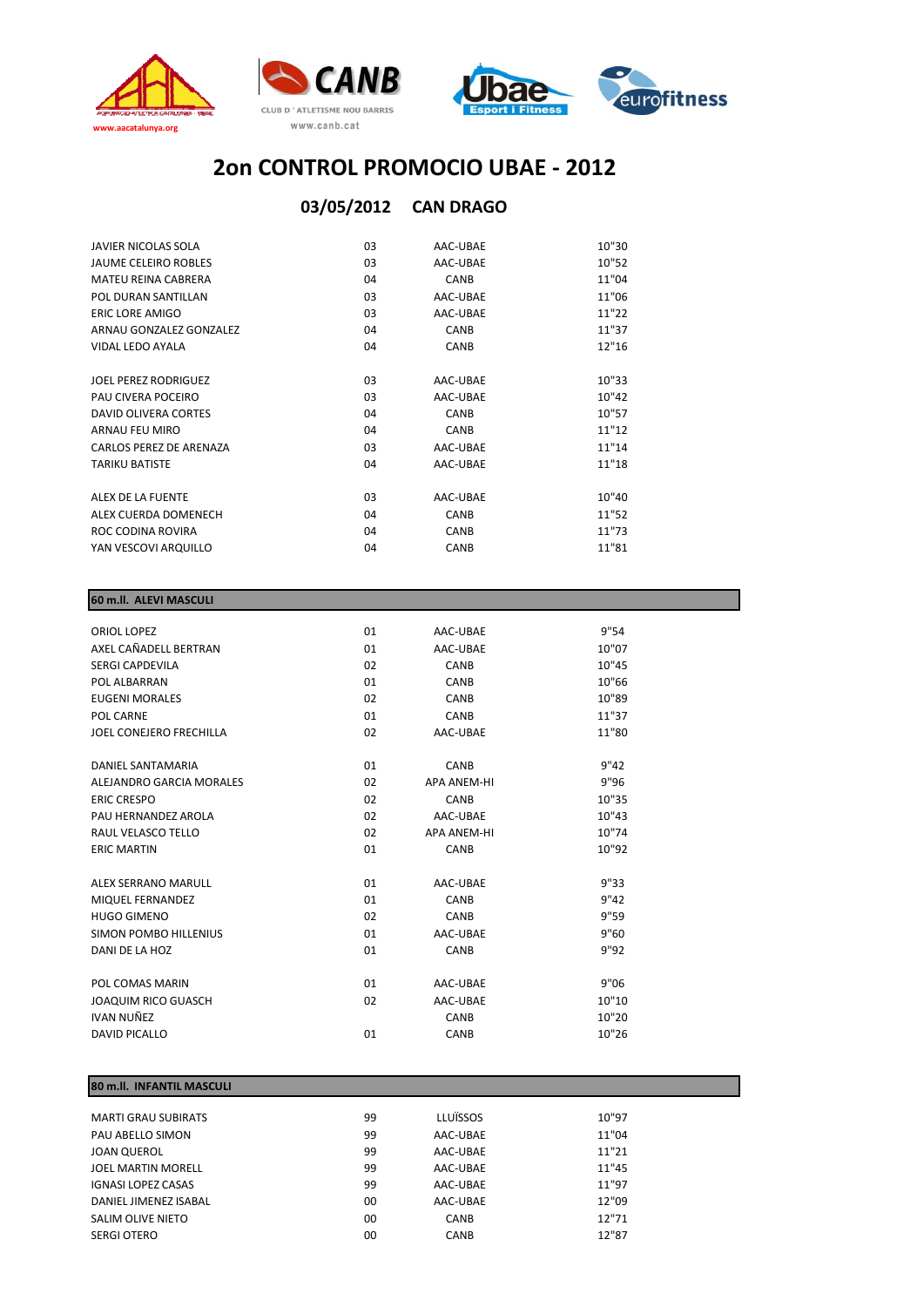

## **CAN DRAGO 03/05/2012**

| ORIOL BLASCO                   | 99      | CANB        | 10"89 |
|--------------------------------|---------|-------------|-------|
| DIEGO FRANCO                   | 99      | AAC-UBAE    | 11"61 |
| JOEL RODRIGUEZ SEGURA          | 99      | AAC-UBAE    | 11"79 |
| AARON LAS HERAS                | $00 \,$ | AAC-UBAE    | 11"81 |
| <b>CRISTIAN ASENJO</b>         | $00 \,$ | AAC-UBAE    | 12"08 |
| <b>GABRIEL POMBO HILLENIUS</b> | 99      | AAC-UBAE    | 12"72 |
| <b>DENIS GARCIA</b>            | 99      | AAC-UBAE    | 12"72 |
| ALBERT GARCIA CASALENGUA       | 99      | AAC-UBAE    | 13"64 |
|                                |         |             |       |
| MARC ESPUÑA                    | 99      | CANB        | 10"31 |
| <b>MARC MOLINA</b>             | 00      | AAC-UBAE    | 11"72 |
| <b>CARLOS HERNANDEZ</b>        | $00 \,$ | AAC-UBAE    | 12"01 |
| JORDI JULIA ROSELL             | 00      | <b>CANB</b> | 12"40 |
| <b>ABDEL BOURKHIS</b>          | $00 \,$ | CANB        | 12"48 |
| <b>ALEX DURAN</b>              | 00      | <b>CANB</b> | 13"06 |
|                                |         |             |       |

## **100 m.ll ABSOLUT MASCULI**

|                               |    |                   | Vent: $+1,6$ |
|-------------------------------|----|-------------------|--------------|
| <b>SANDER PUPELLA</b>         | 93 | <b>HOLANDA</b>    | 10"87        |
| <b>DUNCAN VISSER</b>          | 87 | <b>HOLANDA</b>    | 11"22        |
| <b>BILLY DE WALLE</b>         | 95 | <b>HOLANDA</b>    | 11"45        |
| OMAR ALSHAEB FOZ              | 94 | <b>CANB</b>       | 11"50        |
| MIGUEL A. JALON GUERRA        | 96 | <b>CANB</b>       | 11"71        |
| <b>JORDI FOSSAS FERNANDEZ</b> | 96 | AAC-UBAE          | 11"92        |
| <b>BERNAT MOLERO AGUDO</b>    | 96 | CANB              | 13"37        |
|                               |    |                   | Vent: $+2,2$ |
| <b>MARC SANTOS SERRANO</b>    | 97 | AAC-UBAE          | 11"91        |
| <b>PAUL DICKS</b>             | 95 | <b>HOLANDA</b>    | 12"00        |
| <b>MARC MARTINELL</b>         | 97 | <b>CANOVELLES</b> | 12"54        |
| <b>JORDI CARRASCO</b>         | 97 | <b>CANOVELLES</b> | 13"09        |
| <b>JOAN MARINE</b>            | 62 | CANB              | 13"41        |
| ALEX CRESPO LORENZO           | 97 | <b>CANOVELLES</b> | 13"77        |
| ALBERTO LAPEÑA MORILLA        | 98 | <b>CANOVELLES</b> | 14"10        |
|                               |    |                   | Vent: $+0,5$ |
| <b>EDGAR GISBERT</b>          | 97 | ALELLA            | 12"36        |
| MIGUEL A. JALON SESMA         | 67 | <b>CANB</b>       | 12"44        |
| <b>GERARD LOPEZ</b>           | 95 | AAC-UBAE          | 12"58        |
| ALEJANDRO GALAN               | 97 | <b>OLESA</b>      | 12"84        |
| DAVID MOLINA GONZALEZ         | 95 | CANB              | 16"01        |
| <b>JOEL CABRERA GAIG</b>      | 95 | <b>CANB</b>       | 17"02        |
|                               |    |                   | Vent: $+3,6$ |
| <b>GERARD FOSSAS FELIP</b>    | 95 | AAC-UBAE          | 12"07        |
| <b>ROGER VENDRELL</b>         | 97 | ALELLA            | 12"67        |
| <b>SERGI CODERCH</b>          | 97 | AAC-UBAE          | 12"74        |
| LLUIS NAVARRO MUÑOZ           | 97 | AAC-UBAE          | 12"82        |
| <b>FERRAN BATISTE SALA</b>    | 63 | <b>GAVA</b>       | 12"84        |
| ALEJANDRO LOZARIO LOPEZ       | 98 | <b>UCA</b>        | 18"11        |

## **300 m.ll CADET MASCULI**

| <b>JOAN SALA GARRIGA</b>   | 97 | AAC-UBAE | 40"84 |
|----------------------------|----|----------|-------|
| FERRAN URQUIA SANZ         | 97 | AAC-UBAE | 41"09 |
| <b>MARC SANTOS SERRANO</b> | 97 | AAC-UBAE | 41"26 |
| <b>HENRIK FISCHER</b>      | 98 | HOLANDA  | 41"48 |
| LLUIS NAVARRO MUÑOZ        | 97 | AAC-UBAE | 42"28 |
| SERGI CODERCH              | 97 | AAC-UBAE | 44"26 |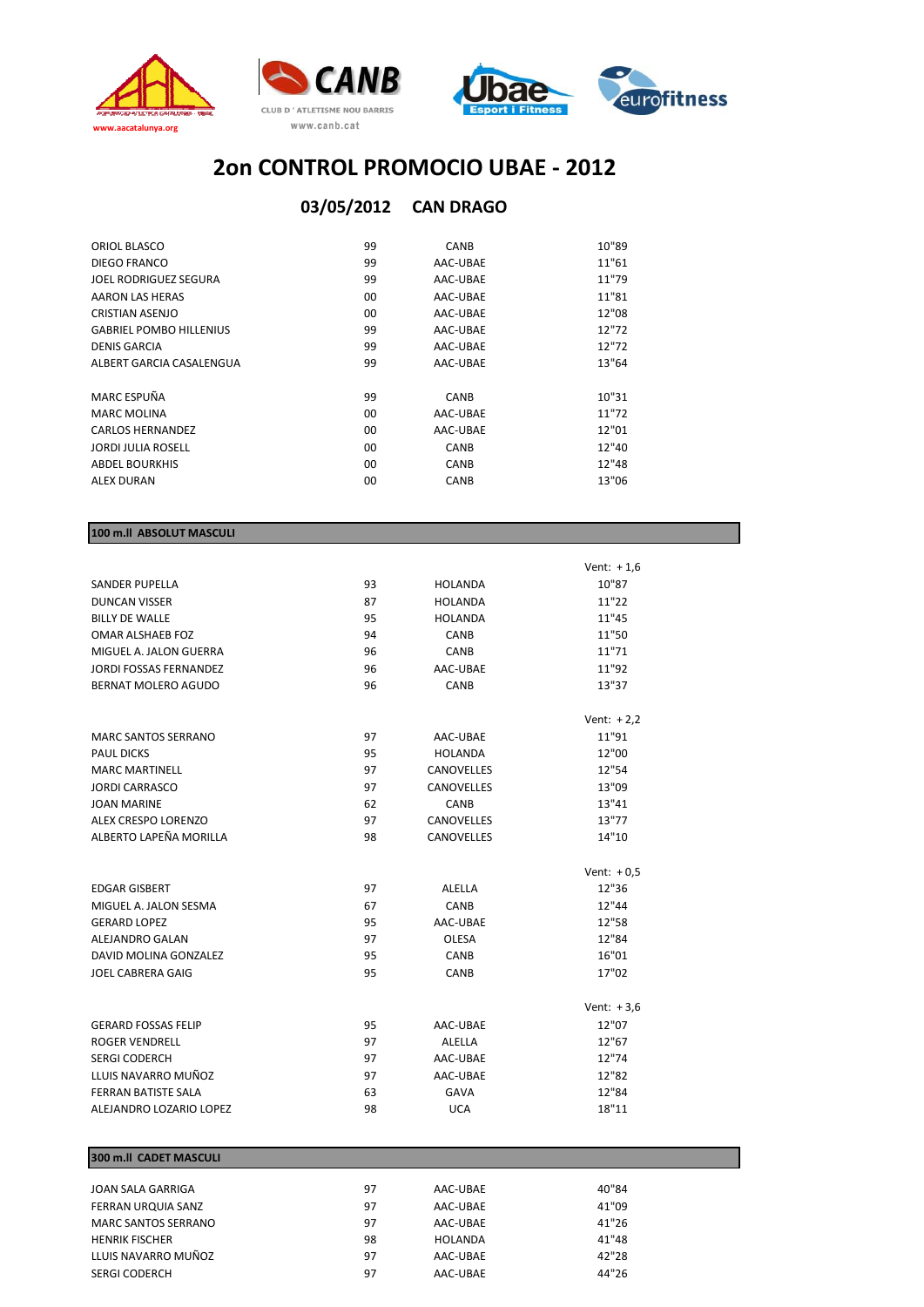

## **CAN DRAGO 03/05/2012**

| ADRIA LLORENS GARCIA  | 97 | AAC-UBAE     | 41"32 |
|-----------------------|----|--------------|-------|
| ALEJANDRO GALAN       | 97 | <b>OLESA</b> | 41"77 |
| <b>MARC MARTINELL</b> | 97 | CANB         | 43"45 |
| <b>JORDI CARRASCO</b> | 97 | CANB         | 47"03 |
| ORIOL OSSES           | 98 | <b>CANB</b>  | 48"23 |
| ALEX CRESPO           | 97 | <b>CANB</b>  | 49"34 |
| <b>CESC FABREGAT</b>  | 98 | AAC-UBAE     | 50"55 |

#### **800 m.ll ABSOLUT MASCULI**

| DANI A. GARCIA ARDIACA       | 94 | AAC-UBAE      | 1'57"89  |
|------------------------------|----|---------------|----------|
| MARC FERRES CONEJERO         | 91 | AAC-UBAE      | 2'00"02  |
| <b>BRU TRABAL MARFANY</b>    | 93 | AAC-UBAE      | 2'01"61  |
| <b>RAMON GARCIA RIVERA</b>   | 95 | AAC-UBAE      | 2'03"37  |
| <b>ERIC REULL DOMENECH</b>   | 92 | LLUÏSSOS      | 2'04"25  |
| MANEL EGEA RIERA             | 96 | CANOVELLES    | 2'04"25  |
| JOSE ALBERTO HERRERA         | 94 | <b>CANB</b>   | 2'04"67  |
| POL ROVIROSA                 |    | AAC-UBAE      | 2'06"84  |
|                              |    |               |          |
| <b>CARLOS REY RUIZ</b>       | 95 | LLUÏSSOS      | 2'06"74  |
| <b>TAREK ALRIFAI</b>         | 96 | AAC-UBAE      | 2'08"26  |
| <b>FRANCESC MASSOT</b>       | 72 | <b>LLORET</b> | 2'08"62  |
| <b>VICTOR ESAPA</b>          | 96 |               | 2'12''31 |
| <b>MARCOS NOTIVOLI</b>       | 90 | <b>UGEB</b>   | 2'12"38  |
| JOSEP X. NIN CASAS           | 61 | <b>CANB</b>   | 2'13"81  |
| DAVID MOLINA RUIZ            | 76 | <b>FACVAC</b> | 2'15"78  |
| LUIS GUAMIS CEREZO           | 76 | LLEIDA        | 2'18"35  |
| <b>JULEN VALVERDE SEGURA</b> | 96 | AAC-UBAE      | 2'28"59  |
|                              |    |               |          |

#### **1500 m. OBSTACLES CADET MASCULI**

| MARC RODRIGUEZ COCA       | 98 | <b>UCA</b>         | 4'51"74  |
|---------------------------|----|--------------------|----------|
| <b>ANDRES CAMPOY</b>      | 97 | CANOVELLES         | 4'54"52  |
| SERGIO MUÑOZ HERNANDEZ    | 97 | LLUÏSSOS           | 5'03"55  |
| ALAN PEREZ HIDALGO        | 97 | <b>APA ANEM-HI</b> | 5'05"15  |
| ALEIX CABANACH MARTI      | 97 | AAC-UBAE           | 5'08"99  |
| <b>QUIM GARCIA ROMERA</b> | 97 | <b>UCA</b>         | 5'10''28 |
| <b>MARWANE EL QUERRAI</b> | 97 | <b>NASTIC</b>      | 5'12''61 |
| RAUL MORENO GONZALEZ      | 97 | AAC-UBAE           | 5'21"94  |
| OSCAR RODRIGUEZ PASTOR    | 97 | <b>MONTCADA</b>    | 5'22"87  |
| REDA FI KAHDIRI           | 97 | CANOVELLES         | 5'28"53  |
| ORIOL OSES FERNANDEZ      | 98 | <b>CANB</b>        | 5'52"66  |
| <b>JORDI CARRASCO</b>     | 97 | CANB               | 5'53"49  |
| ORIOL MARCO PUJOL         | 98 | AAC-UBAE           | 6'06"69  |
|                           |    |                    |          |

#### **10 Km. Mx ABSOLUT MASCULI** MARC GUERRERO PLAZA 95 HOSPITALET 46'13"70 DAVID ALBUQUERQUE SANCHEZ 95 MARC CABRERA ESTEBAN 192 AAC-UBAE 47'43"48 FELIX GOMEZ PARRA 76 AAC‐UBAE 48'35"55 DAVID CERVELLO ESPAÑOL 77 PRATENC 53'14"71 MARIO VIÑAS PICAZO 96 GRANOLLERS 54'37"45 OSCAR RODRIGUEZ CALVO 96 AAC-UBAE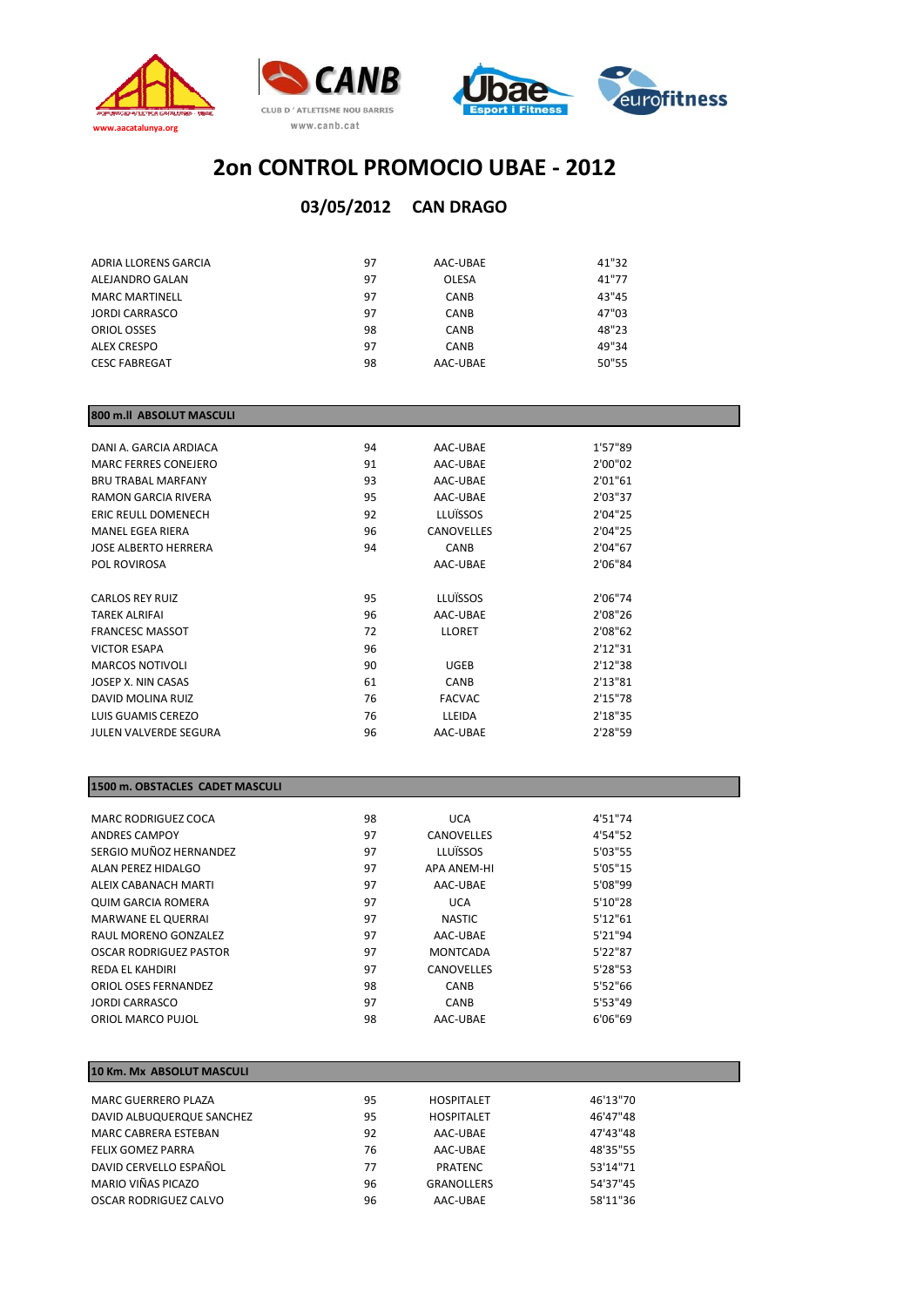







| <b>ALÇADA ALEVI MASCULI</b> |    |          |                | 1.05           | 1.10           | 1.15        | 1.20           | 1.25  | 1.28        |  |  |  | <b>Marca</b> |
|-----------------------------|----|----------|----------------|----------------|----------------|-------------|----------------|-------|-------------|--|--|--|--------------|
| SIMON POMBO HILLENIUS       | 03 | AAC-UBAE | X <sub>0</sub> | $\overline{0}$ | $\overline{0}$ | 0           | $\overline{0}$ |       | X X 0 X X X |  |  |  | 1.25         |
| DANIEL DE LA HOZ            | 04 | CANB     | $\mathbf 0$    | $X$ 0          | $\mathbf 0$    | $\mathbf 0$ | X <sub>0</sub> | X X X |             |  |  |  | 1.20         |
| MIQUEL FERNANDEZ            | 03 | CANB     | $\mathbf 0$    | 0              | $\overline{0}$ | $\mathbf 0$ | X X X          |       |             |  |  |  | 1.15         |
| <b>ALEX SERRANO MARULL</b>  | 03 | AAC-UBAE | $\mathbf 0$    | $\mathbf{0}$   | $\Omega$       | $\Omega$    | X X X          |       |             |  |  |  | 1.15         |
| DANIEL SANTAMARIA           | 03 | CANB     | $\mathbf 0$    | $\mathbf 0$    | $\mathbf 0$    | X X X       |                |       |             |  |  |  | 1.10         |
| <b>HUGO GIMENO</b>          | 03 | CANB     | $\Omega$       | X X X          |                |             |                |       |             |  |  |  | 1.00         |
| <b>IVAN NUÑEZ</b>           | 01 | CANB     | X <sub>0</sub> | $X$ $X$ -      |                |             |                |       |             |  |  |  | 1.00         |
| <b>DANIEL PICALLO</b>       | 03 | CANB     |                | X X O X X X    |                |             |                |       |             |  |  |  | 1.00         |
| <b>JOAQUIN RICO</b>         | 04 | AAC-UBAE |                | X X O X X X    |                |             |                |       |             |  |  |  | 1.00         |
| POL COMAS MARIN             | 04 | AAC-UBAE |                | X X O X X X    |                |             |                |       |             |  |  |  | 1.00         |
| POL ALBARRAN                | 03 | CANB     | X X X          |                |                |             |                |       |             |  |  |  |              |
| <b>ERIC CRESPO</b>          | 04 | CANB     | X X X          |                |                |             |                |       |             |  |  |  |              |
| PAU HERNANDEZ               | 03 | AAC-UBAE | X X X          |                |                |             |                |       |             |  |  |  |              |
| <b>JOEL CONEJERO</b>        | 03 | AAC-UBAE | X X X          |                |                |             |                |       |             |  |  |  |              |
| AXEL CAÑADELL BERTRAN       | 04 | AAC-UBAE | X X X          |                |                |             |                |       |             |  |  |  |              |
| <b>ORIOL LOPEZ</b>          | 04 | AAC-UBAE | X X X          |                |                |             |                |       |             |  |  |  |              |
| <b>EUGENI MORALES</b>       | 01 | CANB     | X X X          |                |                |             |                |       |             |  |  |  |              |
| SERGI CAPDEVILA             | 02 | CANB     | X X X          |                |                |             |                |       |             |  |  |  |              |
| POL CARNE                   | 02 | CANB     | X X X          |                |                |             |                |       |             |  |  |  |              |

| <b>ALCADA CADET FEMENI</b>     |    |                  | 1.20                     | 1.25           | 1.30                     | 1.35                     | 1.40                     |             |      |       |  |  |  | Marca |
|--------------------------------|----|------------------|--------------------------|----------------|--------------------------|--------------------------|--------------------------|-------------|------|-------|--|--|--|-------|
|                                |    |                  |                          |                |                          |                          |                          |             |      |       |  |  |  |       |
| ONA LLORDELLA PINEDA           | 97 | <b>MARTORELL</b> | 0                        |                |                          | X <sub>0</sub>           | X X X                    |             |      |       |  |  |  | 1.35  |
| <b>AGATA JULIA ROSSELL</b>     | 97 | <b>CANB</b>      |                          | X <sub>0</sub> |                          | X X O X X X              |                          |             |      |       |  |  |  | 1.30  |
| <b>CLAUDIA GIL MARTIN</b>      | 98 | AAC-UBAE         | O                        | X<br>. .       |                          |                          |                          |             |      |       |  |  |  | 1.20  |
| SARA LOPEZ BAUTISTA DE LISBONA | 97 | AAC-UBAE         | $X$ $X$ $X$              |                |                          |                          |                          |             |      |       |  |  |  |       |
| <b>MARIA SALA QUIROGA</b>      | 98 | AAC-UBAE         | X X X                    |                |                          |                          |                          |             |      |       |  |  |  |       |
|                                |    |                  |                          |                |                          |                          |                          |             |      |       |  |  |  |       |
| <b>ALÇADA FEMENINA</b>         |    |                  | 1.20                     | 1.25           | 1.30                     | 1.35                     | 1.40                     | 1.45        | 1.50 | 1.56  |  |  |  | Marca |
| <b>LAUREN BAKER IGUAZ</b>      | 96 | <b>LLUÏSSOS</b>  | 0                        |                |                          | X <sub>0</sub>           | 10                       | $\Omega$    |      | X X X |  |  |  | 1.50  |
| <b>ARIADNA FONS TRAVER</b>     | 96 | <b>CANB</b>      |                          | 10             | $X$ $X$ $X$              |                          |                          |             |      |       |  |  |  | 1.25  |
| <b>LAURA MATAS MESTRES</b>     | 96 | AAC-UBAE         | $\overline{\phantom{a}}$ |                | $\overline{\phantom{0}}$ | $\overline{\phantom{a}}$ | $\overline{\phantom{a}}$ | $X$ $X$ $X$ |      |       |  |  |  |       |
| <b>MIREIA JULIA ROSSELL</b>    | 96 | CANB             | X X X                    |                |                          |                          |                          |             |      |       |  |  |  |       |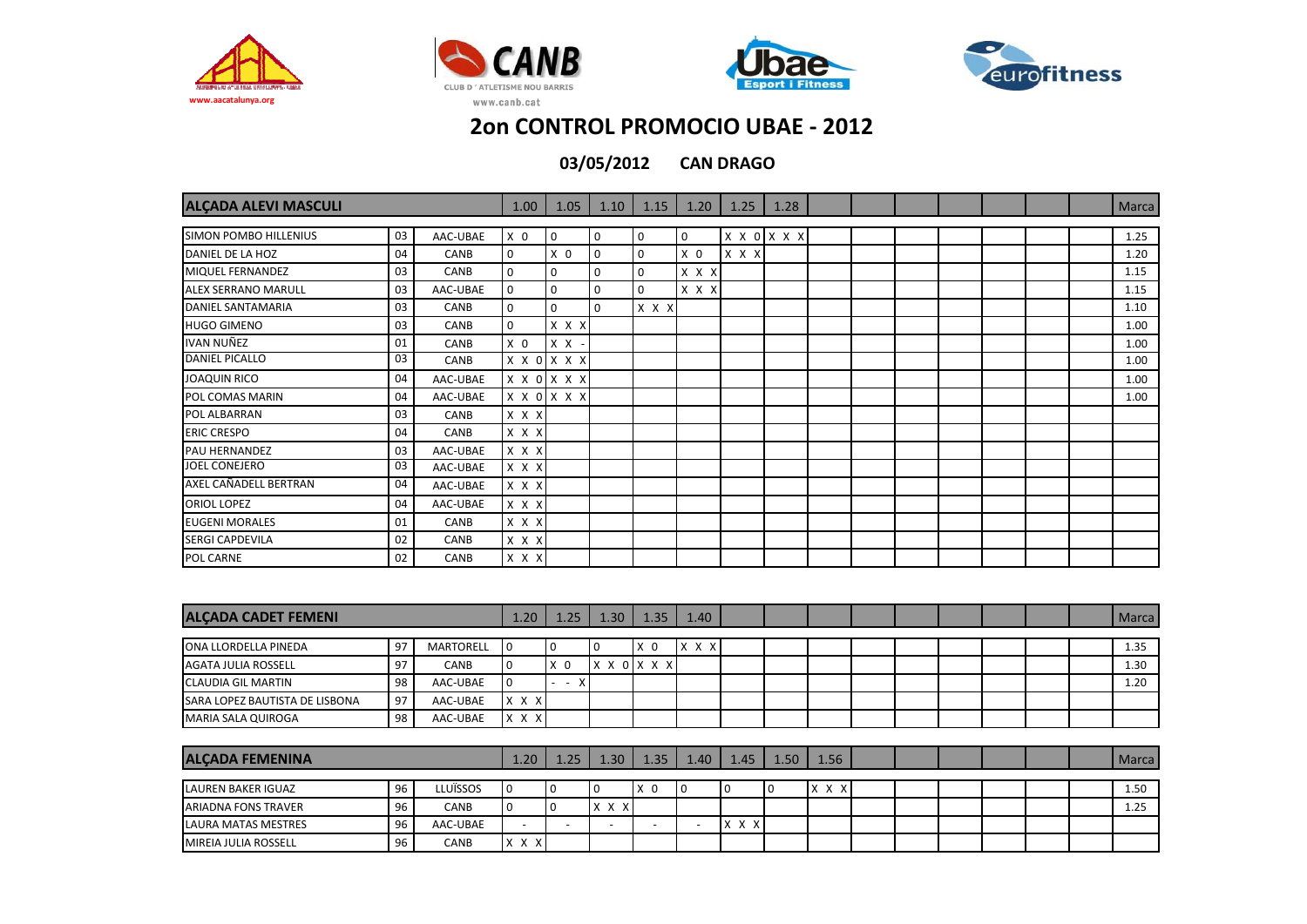







| <b>PERXA FEMENINA</b>         |    |                       | 1.60                     | 1.80            | 2.00 | 1.20                     | 2.40                     | 2.60  | 2.80 | 3.00                      | 3.20          | 3.40  |  |  | Marca |
|-------------------------------|----|-----------------------|--------------------------|-----------------|------|--------------------------|--------------------------|-------|------|---------------------------|---------------|-------|--|--|-------|
|                               |    |                       |                          |                 |      |                          |                          |       |      |                           |               |       |  |  |       |
| AINTZANE CASTARLENAS MARTINEZ | 97 | <b>ISS-HOSPITALET</b> | -                        | -               |      |                          | -                        |       |      |                           | X<br>$\Omega$ | x x x |  |  | 3.20  |
| ALEXANDRA CHERTA JORDA        | 96 | AAC-UBAE              | $\overline{\phantom{0}}$ |                 |      | <b>1</b>                 | $\overline{\phantom{0}}$ |       |      |                           | X X X         |       |  |  | 3.00  |
| <b>BET GRIFUL BOHERA</b>      | 96 | <b>HOSPITALET</b>     | $\overline{\phantom{a}}$ |                 |      | $\overline{\phantom{a}}$ | $\overline{\phantom{0}}$ |       |      | $X \times 0$ $X \times X$ |               |       |  |  | 2.80  |
| <b>TABITA VICENC</b>          | 96 | <b>HOSPITALET</b>     | $\overline{\phantom{0}}$ |                 |      |                          |                          | X X X |      |                           |               |       |  |  | 2.40  |
| <b>MARIA BALLART</b>          | 99 | AAC-UBAE              |                          |                 |      | $X$ $X$ $0$ $X$ $0$      |                          | X X X |      |                           |               |       |  |  | 2.40  |
| <b>ANDREA MARTIN JIMENEZ</b>  | 97 | AAC-UBAE              | $\mathbf{0}$<br>X        | X X<br><b>X</b> |      |                          |                          |       |      |                           |               |       |  |  | 1.60  |

| <b>IPERXA MASCULINA</b>      |    |                   | 2.80           | 3.00 | 3.20        | 3.40 | 3.60           | 3.80           | 4.00           | 4.10     | 4.20           | 4.30           | 4.40                     | 4.50 | 4.62           | 4.70  | Marca |
|------------------------------|----|-------------------|----------------|------|-------------|------|----------------|----------------|----------------|----------|----------------|----------------|--------------------------|------|----------------|-------|-------|
|                              |    |                   |                |      |             |      |                |                |                |          |                |                |                          |      |                |       |       |
| ALVARO RATIA SAUQUE          | 89 | AAC-UBAE          |                |      |             |      |                |                |                | X<br>- 0 |                |                | $\overline{\phantom{0}}$ |      | X <sub>0</sub> | x x x | 4.62  |
| ALEX GONZALO ARDERIU         | 92 | AAC-UBAE          |                |      |             |      |                | X <sub>0</sub> |                | - 0<br>x | X <sub>0</sub> | X <sub>0</sub> | X<br>. .                 |      |                |       | 4.30  |
| NOEL DEL CERRO VILALTA       | 97 | OLESA             |                |      |             |      |                |                | X <sub>0</sub> |          | X X 0          |                | X X<br>X                 |      |                |       | 4.20  |
| <b>ARI ALONSO LLORENTE</b>   | 89 | <b>LLUÏSSOS</b>   |                |      |             |      |                |                |                |          |                | X X X          |                          |      |                |       | 4.10  |
| DAVID RODRIGUEZ CALVO        | 91 | <b>HOSPITALET</b> |                |      |             |      |                |                | $\Omega$<br>X  |          | X X X          |                |                          |      |                |       | 4.10  |
| MARC FERNANDEZ REIXACH       | 93 | <b>HOSPITALET</b> |                |      |             |      |                |                | $X$ $X$ $X$    |          |                |                |                          |      |                |       | 3.80  |
| <b>PAU GARCIA TENA</b>       | 96 | <b>HOSPITALET</b> |                |      |             |      | X <sub>0</sub> | X X X          |                |          |                |                |                          |      |                |       | 3.60  |
| <b>GUILLEM CARNERO RODRO</b> | 98 | <b>UCA</b>        | X <sub>0</sub> | l O  | $X$ $X$ $X$ |      |                |                |                |          |                |                |                          |      |                |       | 3.00  |
| DANIEL BARRERO SOJO          | 82 | <b>UCA</b>        | $X \times X$   |      |             |      |                |                |                |          |                |                |                          |      |                |       | 0     |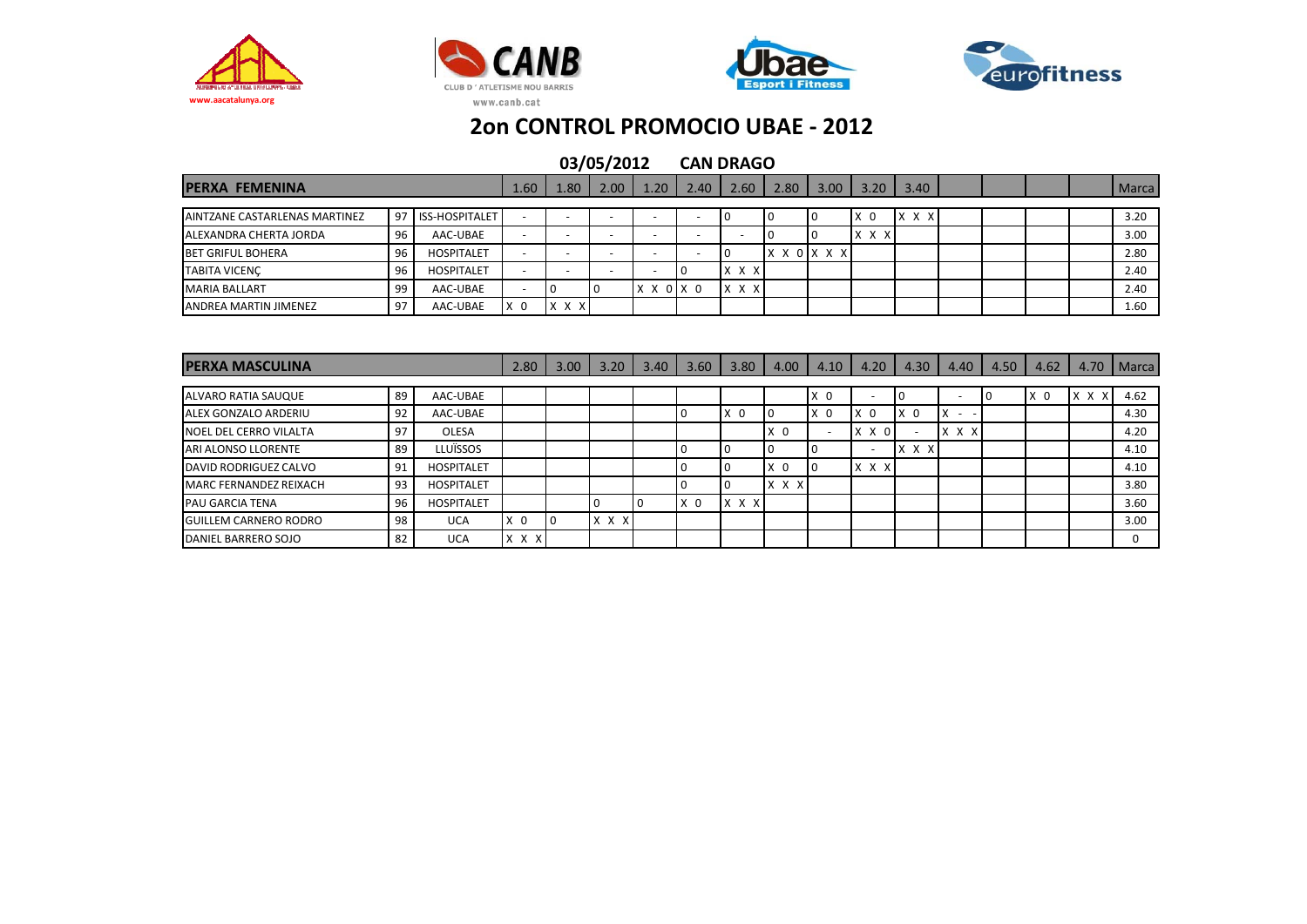







**03/05/2012**

**CAN DRAGO**

|    | <b>LLARGADA BENJAMI FEMENI</b> |    |          | 1 <sup>°</sup> | 2 <sup>0</sup> | 3 <sup>o</sup> | <b>MARCA</b> |
|----|--------------------------------|----|----------|----------------|----------------|----------------|--------------|
|    |                                |    |          |                |                |                |              |
| 1  | MARINA ABELLO SIMO             | 04 | AAC-UBAE | 2.71           | 2.82           | 2.85           | 2.85         |
| 2  | <b>AURA TELLEZ</b>             | 03 | CANB     | 2.59           | 2.39           | 2.84           | 2.84         |
| 3  | <b>CLARA LAS HERAS</b>         | 03 | AAC-UBAE | 2.45           | 2.26           | 2.74           | 2.74         |
| 4  | RAQUEL CERDAN                  | 04 | CANB     | 2.23           | 1.86           | 2.63           | 2.63         |
| 5  | LAIA CANTARELL                 | 03 | AAC-UBAE | 2.45           | 2.60           | 2.61           | 2.61         |
| 6  | <b>ALBA RUIZ</b>               | 04 | CANB     | 2.44           | 2.28           | 2.59           | 2.59         |
| 7  | <b>CARLOTA CERDAN</b>          | 03 | CANB     | 1.77           | 1.66           | 2.59           | 2.59         |
| 8  | IGAMBO MUAKUKU                 | 04 | CANB     | 1.98           | X              | 2.57           | 2.57         |
| 9  | <b>MARTINA SUBIRATS</b>        | 03 | AAC-UBAE | 2.37           | 2.52           | 2.56           | 2.56         |
| 10 | <b>MERITXELL SANCHEZ</b>       | 03 | CANB     | 1.89           | 2.17           | 2.49           | 2.49         |
| 11 | <b>CLARA SERRANO</b>           | 03 | AAC-UBAE | 2.46           | 2.47           | 2.42           | 2.47         |
| 12 | <b>SIRA RUIZ</b>               | 03 | AAC-UBAE | 2.35           | 2.36           | 2.22           | 2.36         |
| 13 | ARIADNA RODRIGUEZ SEGURA       | 03 | AAC-UBAE | 1.96           | 2.35           | 2.14           | 2.35         |
| 14 | CRISTINA DURAN                 | 03 | CANB     | 2.05           | 2.31           | 1.97           | 2.31         |
| 15 | ELIA GARCIA ROVIRA             | 04 | AAC-UBAE | 2.27           | 1.76           | 2.20           | 2.27         |
| 16 | JOANA PUJADAS                  | 04 | CANB     | X              | 2.26           | 1.96           | 2.26         |
| 17 | <b>NOA RODRIGUEZ</b>           | 03 | CANB     | 1.86           | 2.03           | 2.20           | 2.20         |
| 18 | LARA DE LA HOZ                 | 04 | CANB     | 1.26           | 2.12           | 1.87           | 2.12         |
| 19 | <b>RUTH BRONCANO</b>           | 04 | AAC-UBAE | 1.62           | X              | 2.06           | 2.06         |
| 20 | <b>CARLA CASADESUS</b>         | 03 | AAC-UBAE | 1.44           | 1.65           | 2.01           | 2.01         |
| 21 | <b>LAURA MURADAY</b>           | 04 | CANB     | X              | 1.47           | 1.93           | 1.93         |
| 22 | LAIA MELERO                    | 04 | AAC-UBAE | X              | 1.62           | Χ              | 1.62         |
| 23 | <b>ICRISTINA PICALLO</b>       | 04 | CANB     | X              | X              | X              | X            |

|    | LLARGADA ALEVI FEMENI       |    | 19           | 2 <sup>0</sup> | 3 <sup>o</sup> |                           | <b>MARCA</b> |      |
|----|-----------------------------|----|--------------|----------------|----------------|---------------------------|--------------|------|
|    |                             |    |              |                |                |                           |              |      |
| 1  | AINA CASANELLAS MARTINEZ    | 01 | AAC-UBAE     | 3.13           | 2.78           | 3.09                      |              | 3.13 |
| 2  | <b>ALBA VERGES</b>          | 01 | AAC-UBAE     | 3.01           | 3.10           | 3.11                      |              | 3.11 |
| 3  | NEREA RABAIXET TORTOSA      | 01 | AAC-UBAE     | 2.89           | 2.95           | 3.11                      |              | 3.11 |
| 4  | <b>MELANGO MAUKUKU</b>      | 02 | CANB         | 2.80           | 3.09           | 3.10                      |              | 3.10 |
| 5  | <b>ANDREA ILLA OVIEDO</b>   | 01 | AAC-UBAE     | 2.60           | 3.01           | 3.08                      |              | 3.08 |
| 6  | PAULA TREJO EXPOSITO        | 02 | CANB         | 2.35           | 2.69           | 3.08                      |              | 3.08 |
| 7  | <b>JOANA SUBIRATS IVERN</b> | 01 | AAC-UBAE     | X              | 2.64           | 2.91                      |              | 2.91 |
| 8  | <b>MARTA MENDEZ LOPEZ</b>   | 01 | AAC-UBAE     | 2.49           | 2.90           | 2.78                      |              | 2.90 |
| 9  | <b>PAULA ARMENGOL</b>       | 02 | AAC-UBAE     | 2.78           | 2.54           | 2.48                      |              | 2.78 |
| 10 | <b>AITANA PEREZ</b>         | 01 | AAC-UBAE     | 2.52           | 2.52           | 2.74                      |              | 2.74 |
| 11 | LUCIA BARRAZA LOPEZ         | 02 | CANB         | 2.71           | 2.66           | 2.70                      |              | 2.71 |
| 12 | ALEXIA PALOMERO DONADEU     | 02 | AAC-UBAE     | 2.68           | 2.66           | 2.22                      |              | 2.68 |
| 13 | <b>MARINA LARRIBA PORT</b>  | 01 | AAC-UBAE     | 2.27           | 2.68           | 2.16                      |              | 2.68 |
| 14 | SARA GOL ALBERICH           | 02 | AAC-UBAE     | 2.58           | 2.62           | 2.46                      |              | 2.62 |
| 15 | LUCIA MORALES FERNANDEZ     | 01 | AAC-UBAE     | 2.34           | 2.59           | 1.73                      |              | 2.59 |
| 16 | ERIKA GALAN DOMINGUEZ       | 02 | <b>OLESA</b> | 2.18           | 2.56           | 2.20                      |              | 2.56 |
| 17 | <b>AINA OLIVELLA TORLA</b>  | 01 | AAC-UBAE     | 2.27           | 2.40           | 2.53                      |              | 2.53 |
| 18 | <b>VINYET PUJOL CRESPO</b>  | 01 | AAC-UBAE     | 2.38           | 2.23           | 2.42                      |              | 2.42 |
| 19 | <b>AINA BRUCH TARREGA</b>   | 01 | AAC-UBAE     | 2.17           | X              | 1.54                      |              | 2.17 |
| 20 | ANNA BECERRA CEJUDO         | 02 | CANB         | 1.98           | 1.59           | $\boldsymbol{\mathsf{x}}$ |              | 1.98 |
| 21 | <b>RUTH DOMENECH OLIVER</b> | 02 | AAC-UBAE     | 1.51           | 1.98           | 1.42                      |              | 1.98 |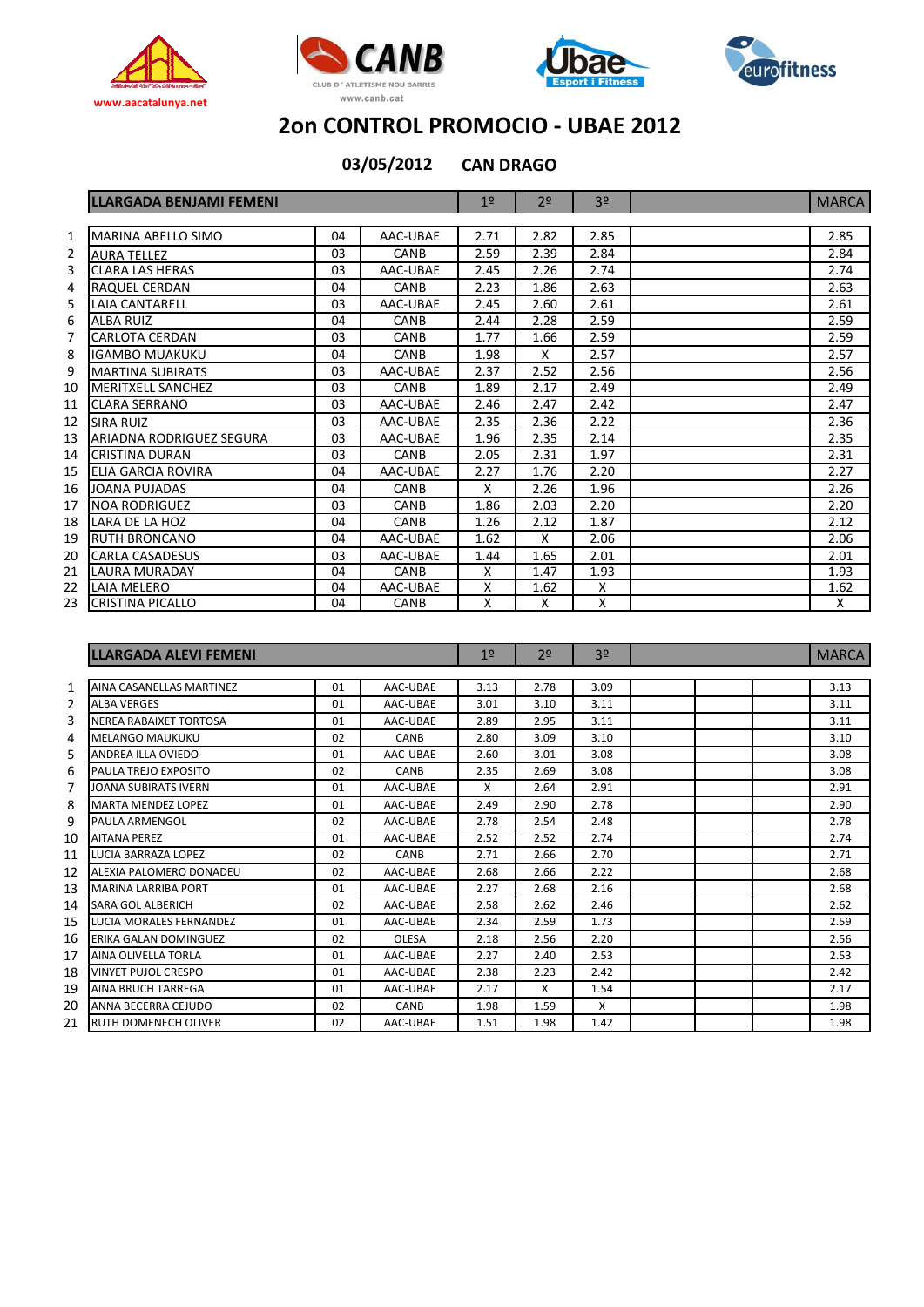







|    | <b>LLARGADA INFANTIL FEMENI</b> |         |          | 1 <sup>°</sup> | 2 <sup>o</sup> | 3 <sup>o</sup>           | <b>MARCA</b> |
|----|---------------------------------|---------|----------|----------------|----------------|--------------------------|--------------|
| 1  | <b>ARAMI ROJAS</b>              | 99      | AAC-UBAE | 4.04           | 4.07           | 4.24                     | 4.24         |
| 2  | <b>CLARA GABALDON GRAU</b>      | $00 \,$ | AAC-UBAE | 4.00           | 3.98           | 4.12                     | 4.12         |
|    | JULIA FERNANDEZ HERMOSO         | 99      | AAC-UBAE | 3.96           | 3.91           | X                        | 3.96         |
| 4  | NURIA SOLSONA SADURNI           | $00 \,$ | AAC-UBAE | X              | 3.90           | 3.81                     | 3.90         |
|    | <b>MARIA BALLART VERNET</b>     | 99      | AAC-UBAE | 3.65           | 3.79           | $\overline{\phantom{a}}$ | 3.79         |
| 6  | ALBA HERNANDEZ AROLA            | $00 \,$ | AAC-UBAE | 3.52           | 3.64           | 3.62                     | 3.64         |
|    | LAIA BALCELLS                   | 99      | AAC-UBAE | 3.49           | 3.25           | 3.63                     | 3.63         |
|    | ALEXANDRA CIVERA POCEIRO        | 99      | AAC-UBAE | 3.41           | 3.53           | 3.62                     | 3.62         |
|    | ANGELA PASTOR DIAZ              | 99      | AAC-UBAE | 3.37           | 3.40           | 3.53                     | 3.53         |
| 10 | NIRUTA LOPE                     | 99      | AAC-UBAE | 3.52           | 3.33           | X                        | 3.52         |
| 11 | <b>MARIONA GARCIA ROVIRA</b>    | $00 \,$ | AAC-UBAE | 3.44           | 3.29           | 3.42                     | 3.44         |
| 12 | JUDIT CRUZ FERNANDEZ            | 99      | AAC-UBAE | X              | 3.44           | 3.34                     | 3.44         |
| 13 | <b>MARIA TOLEDO</b>             | 00      | AAC-UBAE | 3.26           | X              | X                        | 3.26         |
| 14 | ALICIA AGUINALIU                | $00 \,$ | AAC-UBAE | 3.13           | X              | X                        | 3.13         |
| 15 | ANDREA CIVERA POCEIRO           | 00      | AAC-UBAE | X              | X              | X                        |              |

|    | <b>IPES INFANTIL FEMENI</b>    |         |          | 1 <sup>°</sup> | 2 <sup>o</sup> | 3 <sup>o</sup> | <b>MARCA</b> |
|----|--------------------------------|---------|----------|----------------|----------------|----------------|--------------|
|    |                                |         |          |                |                |                |              |
| 1  | <b>CLARA GABALDON GRAU</b>     | $00 \,$ | AAC-UBAE | 9.46           | 9.01           | 9.56           | 9.56         |
| 2  | <b>JULIA FERNANDEZ HERMOSO</b> | 99      | AAC-UBAE | 8.37           | 8.34           | 8.55           | 8.55         |
| 3  | <b>MARIA BALLART VERNET</b>    | 99      | AAC-UBAE | 8.51           | 8.43           | 7.74           | 8.51         |
| 4  | ARAMAU KOUROMA                 | 00      | CANB     | 8.04           | 6.72           | 6.01           | 8.04         |
| 5  | ANGELA PASTOR DIAZ             | 99      | AAC-UBAE | 7.60           | 7.54           | 7.62           | 7.62         |
| 6  | NURIA SOLSONA SADURNI          | $00 \,$ | AAC-UBAE | 6.81           | 7.56           | 7.06           | 7.56         |
| 7  | ARAMI ROJAS                    | 99      | AAC-UBAE | 5.71           | 7.12           | 6.68           | 7.12         |
| 8  | <b>ANNA PALOS MULET</b>        | $00 \,$ | CANB     | 5.88           | 7.03           | 5.98           | 7.03         |
| 9  | <b>MARIONA GARCIA ROVIRA</b>   | $00 \,$ | AAC-UBAE | 6.73           | 6.97           | 6.75           | 6.97         |
| 10 | ALBA HERNANDEZ AROLA           | 00      | AAC-UBAE | 6.76           | 6.72           | 6.35           | 6.76         |
| 11 | LAIA BALCELLS                  | 99      | AAC-UBAE | 5.90           | 6.56           | 6.14           | 6.56         |
| 12 | <b>NIRUTA LOPE</b>             | 99      | AAC-UBAE | 6.11           | 6.51           | 6.38           | 6.51         |
| 13 | JUDIT CRUZ FERNANDEZ           | 99      | AAC-UBAE | 4.86           | 6.42           | 6.25           | 6.42         |
| 14 | <b>MARIA GARCIA MONJE</b>      | 99      | CANB     | 5.46           | 4.78           | 6.38           | 6.38         |
| 15 | <b>ALICIA AGUINALIU</b>        | 00      | AAC-UBAE | 5.36           | 5.77           | 6.12           | 6.12         |
| 16 | ALEXANDRA CIVERA POCEIRO       | 99      | AAC-UBAE | 5.96           | 5.73           | 5.71           | 5.96         |
| 17 | <b>ALEXANDRA FONS TRAVER</b>   | 99      | CANB     | 5.89           | 6.11           | 5.76           | 5.89         |
| 18 | <b>AGNES BLANC</b>             | 99      | AAC-UBAE | 3.66           | 5.63           | 4.85           | 5.63         |
| 19 | ANDREA CIVERA POCEIRO          | 99      | AAC-UBAE | 4.99           | 5.24           | 5.16           | 5.24         |

|    | IJAVELINA INFANTIL FEMENINA    |         |          | 19    | 2 <sup>0</sup> | 3 <sup>o</sup> |  | <b>MARCA</b> |
|----|--------------------------------|---------|----------|-------|----------------|----------------|--|--------------|
|    |                                |         |          |       |                |                |  |              |
| 1  | ANGELA PASTOR DIAZ             | 99      | AAC-UBAE | 21.41 | 17.52          | x              |  | 21.41        |
| 2  | CLARA GABALDON GRAU            | 00      | AAC-UBAE | 13.72 | 15.60          | 16.68          |  | 16.68        |
| 3  | LAIA BALCELLS                  | 99      | AAC-UBAE | 10.56 | 12.95          | 14.37          |  | 14.37        |
| 4  | <b>MARIA TOLEDO</b>            | 00      | AAC-UBAE | 13.50 | X              | 10.89          |  | 13.50        |
| 5  | <b>JULIA FERNANDEZ HERMOSO</b> | 99      | AAC-UBAE | 13.05 | X              | 13.14          |  | 13.14        |
| 6  | ARAMI ROJAS                    | 99      | AAC-UBAE | 11.16 | 12.02          | 10.22          |  | 12.02        |
| 7  | <b>NIRUTA LOPE</b>             | 99      | AAC-UBAE | 8.41  | 8.97           | 11.81          |  | 11.81        |
| 8  | ALBA HERNANDEZ AROLA           | 00      | AAC-UBAE | 7.44  | 11.67          | X              |  | 11.67        |
| 9  | <b>MARIONA GARCIA ROVIRA</b>   | 00      | AAC-UBAE | 8.33  | 11.35          | X              |  | 11.35        |
| 10 | JUDIT CRUZ FERNANDEZ           | 99      | AAC-UBAE | 10.27 | 9.74           | 11.32          |  | 11.32        |
| 11 | NURIA SOLSONA SADURNI          | 00      | AAC-UBAE | 9.82  | x              | 9.22           |  | 09.82        |
| 12 | ALEXANDRA CIVERA POCEIRO       | 99      | AAC-UBAE | 7.94  | 8.78           | 9.59           |  | 09.59        |
| 13 | ANDREA CIVERA POCEIRO          | $00 \,$ | AAC-UBAE | 6.26  | 6.89           | X              |  | 06.89        |
| 14 | <b>AGNES BLANCH FUME</b>       | 99      | AAC-UBAE | X     | 5.21           | 6.72           |  | 06.72        |
| 15 | ALICIA AGUINALIU               | $00 \,$ | AAC-UBAE | X     | X              | X              |  |              |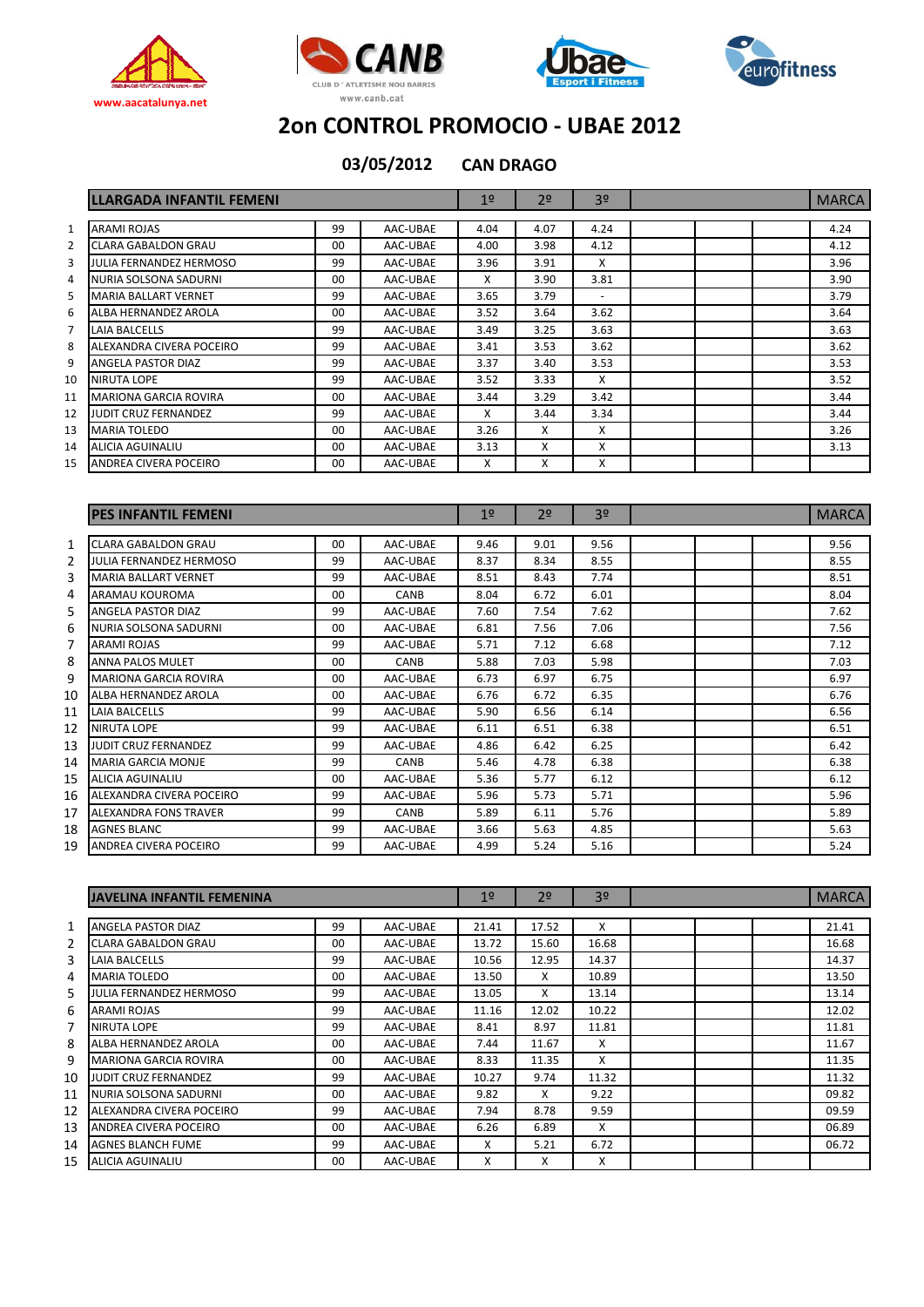







|              | <b>PES CADET FEMENI</b>      |    |                    | 1 <sup>°</sup> | 2 <sup>0</sup> | 3 <sup>o</sup> | 4º                       | 5 <sup>o</sup>           | 6 <sup>2</sup>           | <b>MARCA</b> |
|--------------|------------------------------|----|--------------------|----------------|----------------|----------------|--------------------------|--------------------------|--------------------------|--------------|
|              |                              |    |                    |                |                |                |                          |                          |                          |              |
| 1            | LAIA VEGA VIDAL              | 98 | AAC-UBAE           | 7.90           | 8.06           | 8.38           | 9.00                     | 8.83                     | 9.10                     | 9.10         |
| 2            | CLAUDIA GIL MARTIN           | 98 | AAC-UBAE           | 7.92           | 8.44           | 9.06           | 8.77                     | X                        | 8.36                     | 9.06         |
| 3            | DIANA OLMEÑO GUTIERREZ       | 97 | AAC-UBAE           | X              | 5.83           | 6.95           | 6.72                     | 6.75                     | 6.70                     | 6.95         |
|              |                              |    |                    |                |                |                |                          |                          |                          |              |
|              | <b>JAVELINA CADET FEMENI</b> |    |                    | 1 <sup>°</sup> | 2 <sup>o</sup> | 3 <sup>o</sup> | 4º                       | 5 <sup>o</sup>           | 6 <sup>2</sup>           | <b>MARCA</b> |
| $\mathbf{1}$ | <b>MAR BADIA CASTILLA</b>    | 97 | <b>APA ANEM-HI</b> | 30.57          | 27.78          | 30.30          | 30.00                    | 33.42                    | 28.92                    | 33.42        |
| 3            | <b>CLAUDIA ROFES SALCEDO</b> | 98 | <b>MUNTANYENC</b>  | 30.36          | 30.06          | 27.98          | X                        | X                        | 31.72                    | 31.72        |
| 4            | <b>IRENE VILA CAPAFONS</b>   | 97 | GAVA               | 20.53          | X              | 19.44          | $\overline{\phantom{a}}$ | $\overline{\phantom{a}}$ | $\overline{\phantom{a}}$ | 20.53        |
| 2            | <b>CLAUDIA GIL MARTIN</b>    | 98 | AAC-UBAE           | 17.02          | X              | 16.81          | X                        | X                        | 18.11                    | 18.11        |
|              |                              |    |                    |                |                |                |                          |                          |                          |              |
|              | <b>DISC CADET FEMENI</b>     |    |                    | 1 <sup>°</sup> | 2 <sup>o</sup> | 3 <sup>o</sup> | 4º                       | 5 <sup>o</sup>           | 6 <sup>2</sup>           | <b>MARCA</b> |
| $\mathbf{1}$ | <b>LAIA VEGA VIDAL</b>       | 98 | AAC-UBAE           | 28.46          | 20.88          | 26.30          | X                        | 23.03                    | 17.10                    | 28.46        |
|              |                              |    |                    |                |                |                |                          |                          |                          |              |

| DIANA ORMEÑO              | Q <sub>7</sub><br><u>.</u> | AAC-UBAE |            | 12.33          | $\lambda$<br>$\lambda$ | 13.10 | "              | $\checkmark$<br>$\sim$ | 13.10 |
|---------------------------|----------------------------|----------|------------|----------------|------------------------|-------|----------------|------------------------|-------|
|                           |                            |          |            |                |                        |       |                |                        |       |
| <b>DISC FEMENI</b>        |                            |          | <u> 10</u> | 2 <sup>o</sup> | 3 <sup>o</sup>         | 4º    | 5 <sup>o</sup> | 6º                     | MARC  |
|                           |                            |          |            |                |                        |       |                |                        |       |
| <b>MARINA MUZAS PEREZ</b> | 94                         | UGEB     | 45.12      | $\sqrt{2}$     | 41.53                  | 46.28 | 43.92          | 47.38                  | 47.38 |
|                           |                            |          |            |                |                        |       |                |                        |       |

|    | LLARGADA BENJAMI MASCULI    |                |             | 19   | 2 <sup>0</sup> | 3 <sup>o</sup>           | <b>MARCA</b> |
|----|-----------------------------|----------------|-------------|------|----------------|--------------------------|--------------|
|    |                             |                |             |      |                |                          |              |
| 1  | <b>JOAN COMAS MARIN</b>     | 03             | AAC-UBAE    | 3.00 | 2.93           | 3.43                     | 3.43         |
| 2  | <b>JOEL PEREZ RODRIGUEZ</b> | 03             | AAC-UBAE    | 3.25 | 2.86           | 2.81                     | 3.25         |
| 3  | <b>MARC BARBA AMAYA</b>     | 03             | INDEPENDENT | 3.02 | 3.00           | X                        | 3.02         |
| 4  | JAVIER NICOLAS SOLA         | 03             | AAC-UBAE    | 2.41 | 2.61           | 3.02                     | 3.02         |
| 5  | ALBERT JIMENEZ ISABAL       | 04             | AAC-UBAE    | 2.90 | 2.94           | 2.81                     | 2.94         |
| 6  | LLUC RAMADA MUÑOZ           | 0 <sub>3</sub> | AAC-UBAE    | 2.83 | 2.48           | X                        | 2.83         |
| 7  | ALEX DE LA FUENTE MARTINEZ  | 03             | AAC-UBAE    | 2.67 | 2.13           | 2.83                     | 2.83         |
| 8  | PAU CIVERA POCEIRO          | 0 <sub>3</sub> | AAC-UBAE    | 2.82 | 2.57           | 2.80                     | 2.82         |
| 9  | POL DURAN SANTILLAN         | 03             | AAC-UBAE    | 2.47 | 2.46           | X                        | 2.47         |
| 10 | <b>DAVID OLIVERAS</b>       | 04             | <b>CANB</b> | X    | 1.65           | 2.45                     | 2.45         |
| 11 | <b>MATEU REINA</b>          | 04             | <b>CANB</b> | 2.11 | 1.90           | 2.40                     | 2.40         |
| 12 | <b>CARLOS PEREZ GARCIA</b>  | 03             | AAC-UBAE    | X    | 2.14           | 2.38                     | 2.38         |
| 13 | <b>ARNAU FEU</b>            | 04             | CANB        | X    | 1.80           | 2.32                     | 2.32         |
| 14 | JAUME CELEIRO ROBLES        | 0 <sub>3</sub> | AAC-UBAE    | 2.28 | X              | 2.07                     | 2.28         |
| 15 | <b>TARIKU BATISTE</b>       | 04             | AAC-UBAE    | 2.07 | 2.14           | 2.24                     | 2.24         |
| 16 | YAN VESCOVI                 | 04             | <b>CANB</b> | 2.15 | X              | $\mathsf{x}$             | 2.15         |
| 17 | <b>VIDAL LADO AYALA</b>     | 04             | <b>CANB</b> | X    | 2.14           | 1.86                     | 2.14         |
| 18 | <b>GUILLEM JANER CODOMI</b> | 04             | AAC-UBAE    | 1.99 | 1.64           | 1.95                     | 1.99         |
| 19 | ROC CODINA                  | 04             | CANB        | 1.90 | 1.64           | 1.70                     | 1.90         |
| 20 | <b>ALEX CUERDA</b>          | 04             | <b>CANB</b> | X    | 1.64           | X                        | 1.64         |
| 21 | <b>ARNAU GONZALEZ</b>       | 04             | CANB        | X    | X              | $\overline{\phantom{a}}$ |              |
| 22 | <b>JOEL RUIZ</b>            | 04             | <b>CANB</b> | X    | X              | X                        |              |